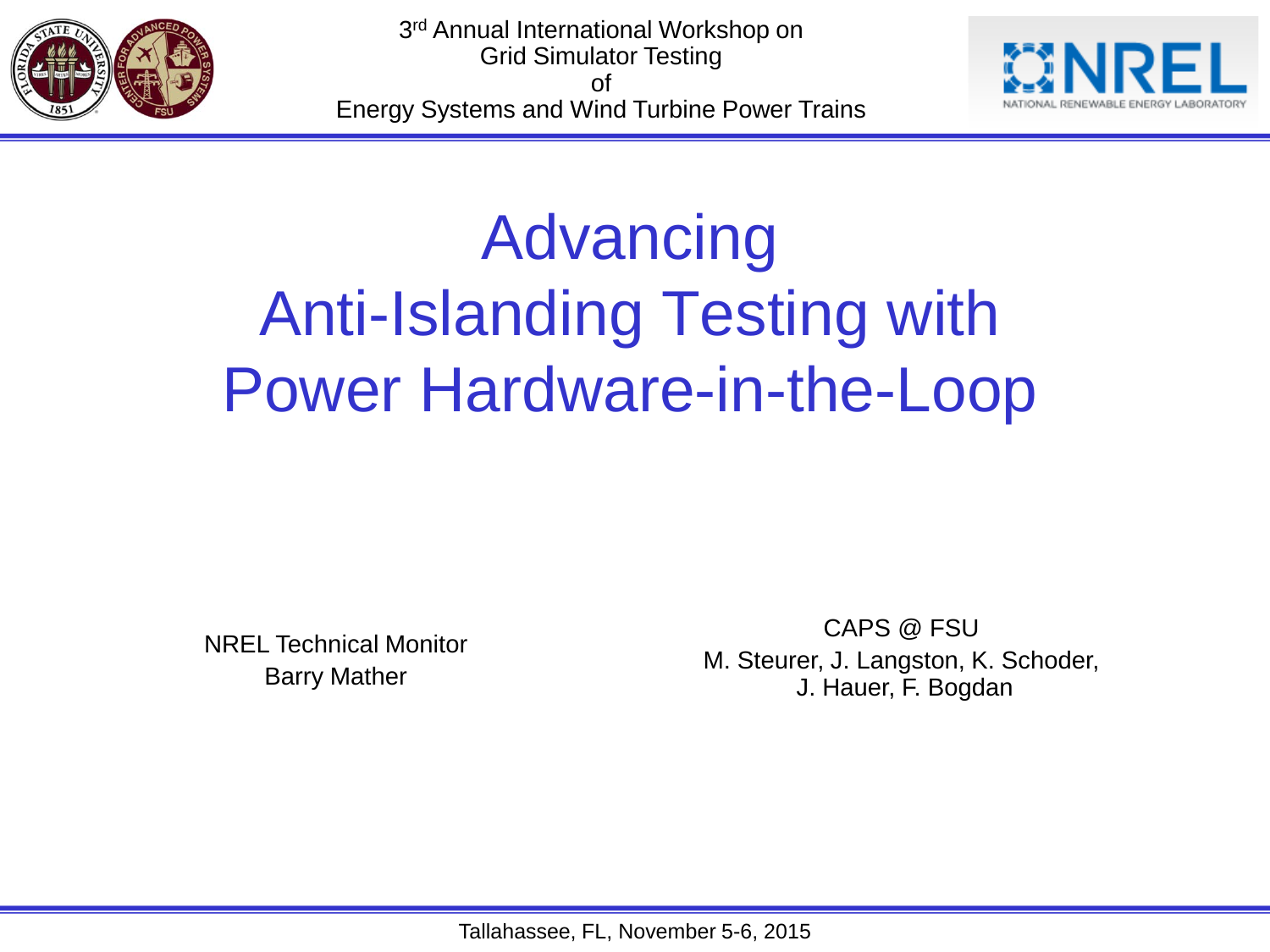

**Motivation** 



Anti-islanding requirements

Important protection function Local detection methods

# Compliance testing

Expensive in equipment costs and time Impact of advanced inverter functions

### Alternate approach feasible?

Can PHIL replace RLC load banks Feasibility and challenge of alternate conditions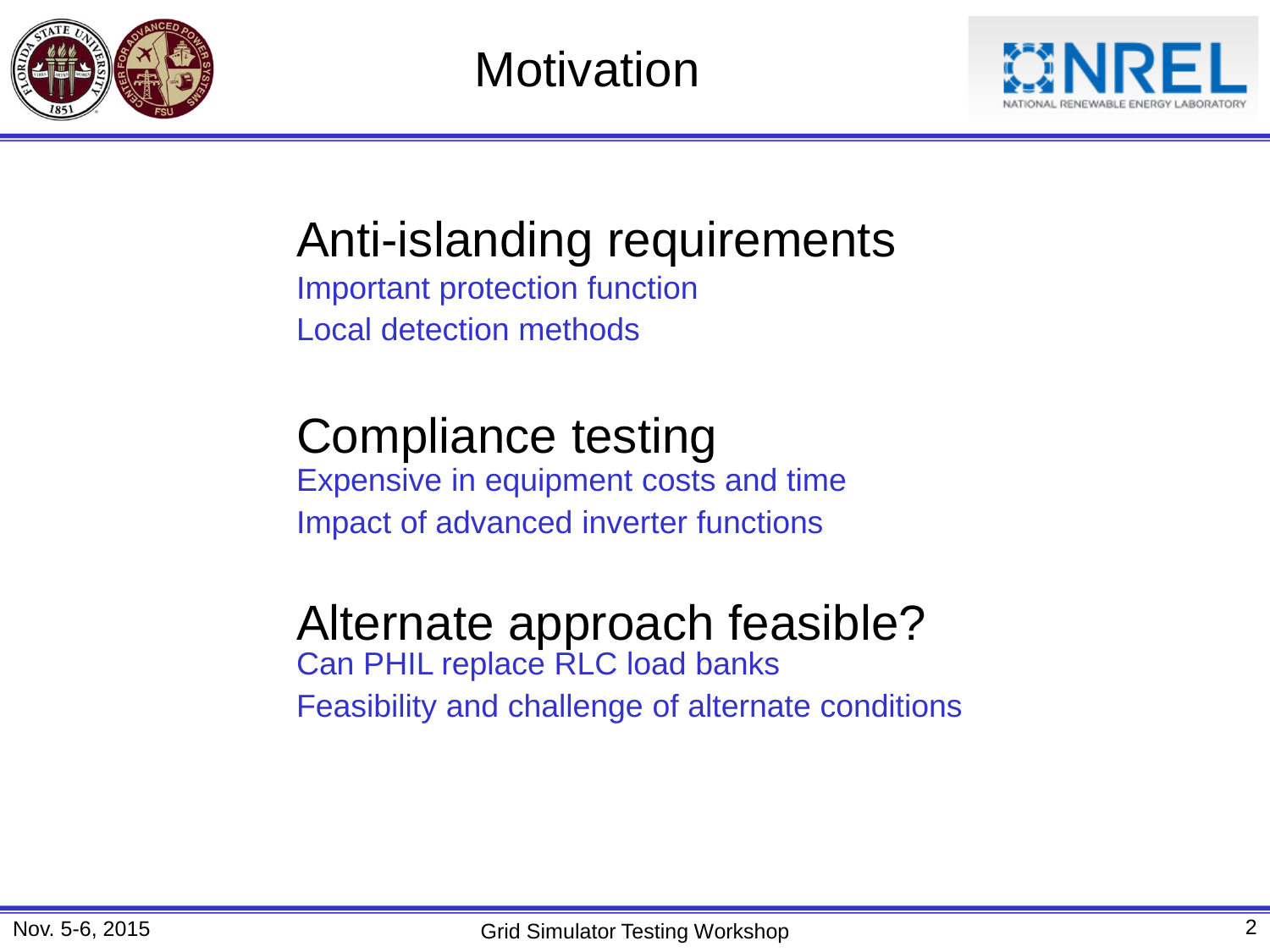

## Unintentional Islanding Test IEEE 1547.1





- resistive load (100%, 66%, 33%)
- Quality factor of  $Qf = 1$ (plus 5% variations)
- Two seconds to detect and cease to energize (though recloser considerations may require shorter times)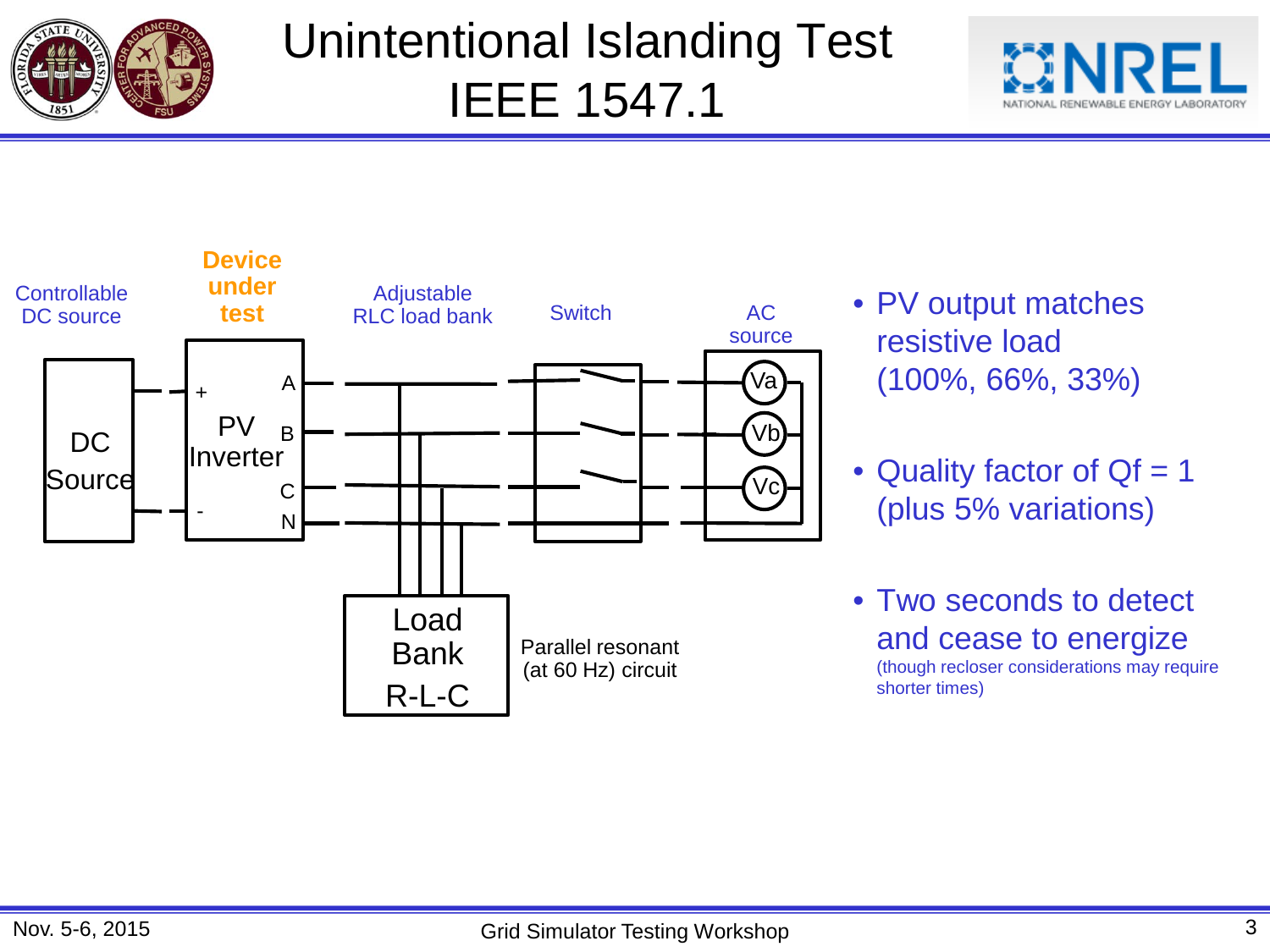

## Power Hardware-in-the-Loop Principle



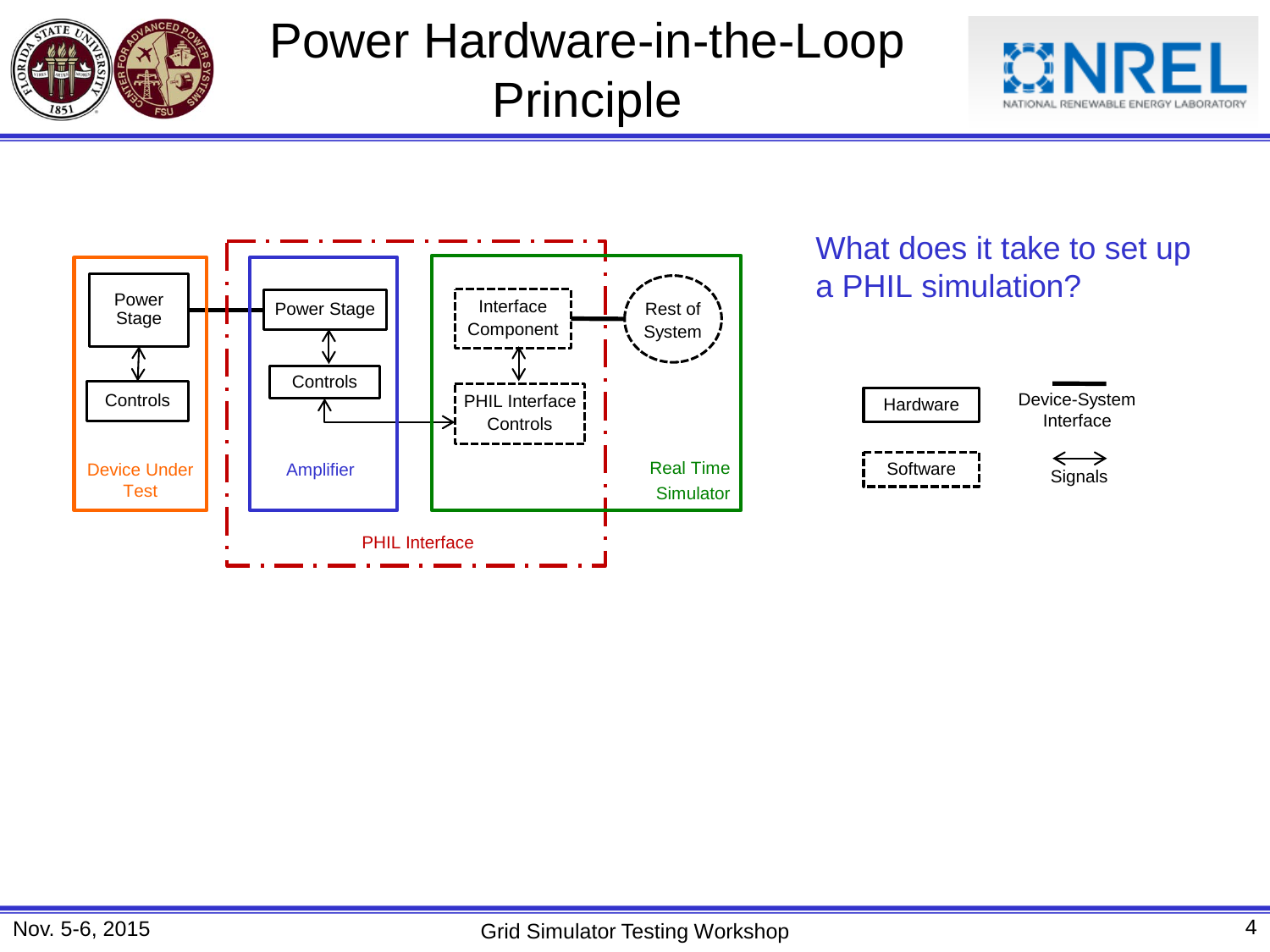

### Power Hardware-in-the-Loop Principle





An example of how to interface and interact with device under test.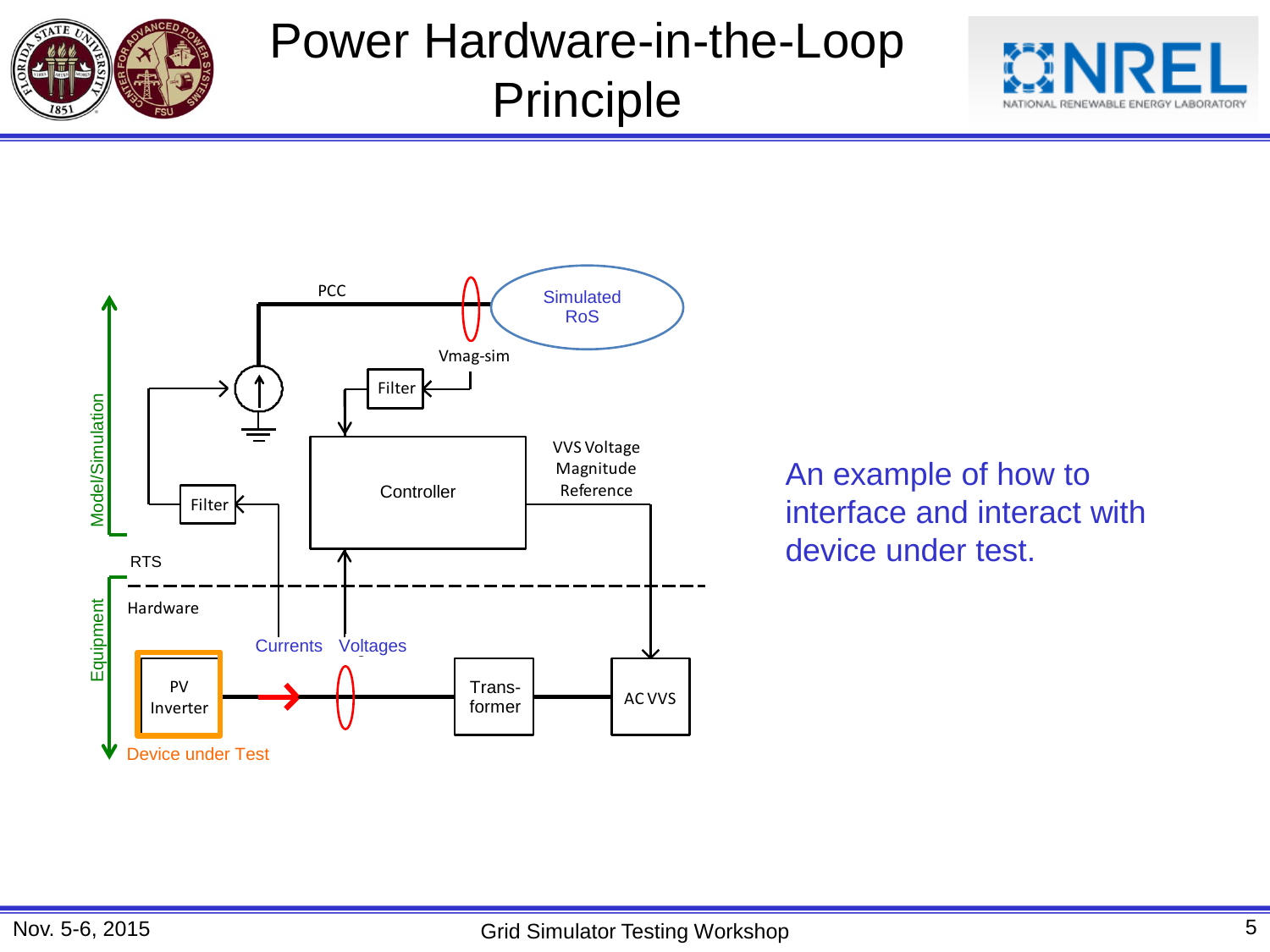



- Resistors provide damping and allows voltage or current-source mode
- Choose PV array characteristic and compute reference voltage-current characteristic
- Controlled DC power amplifier



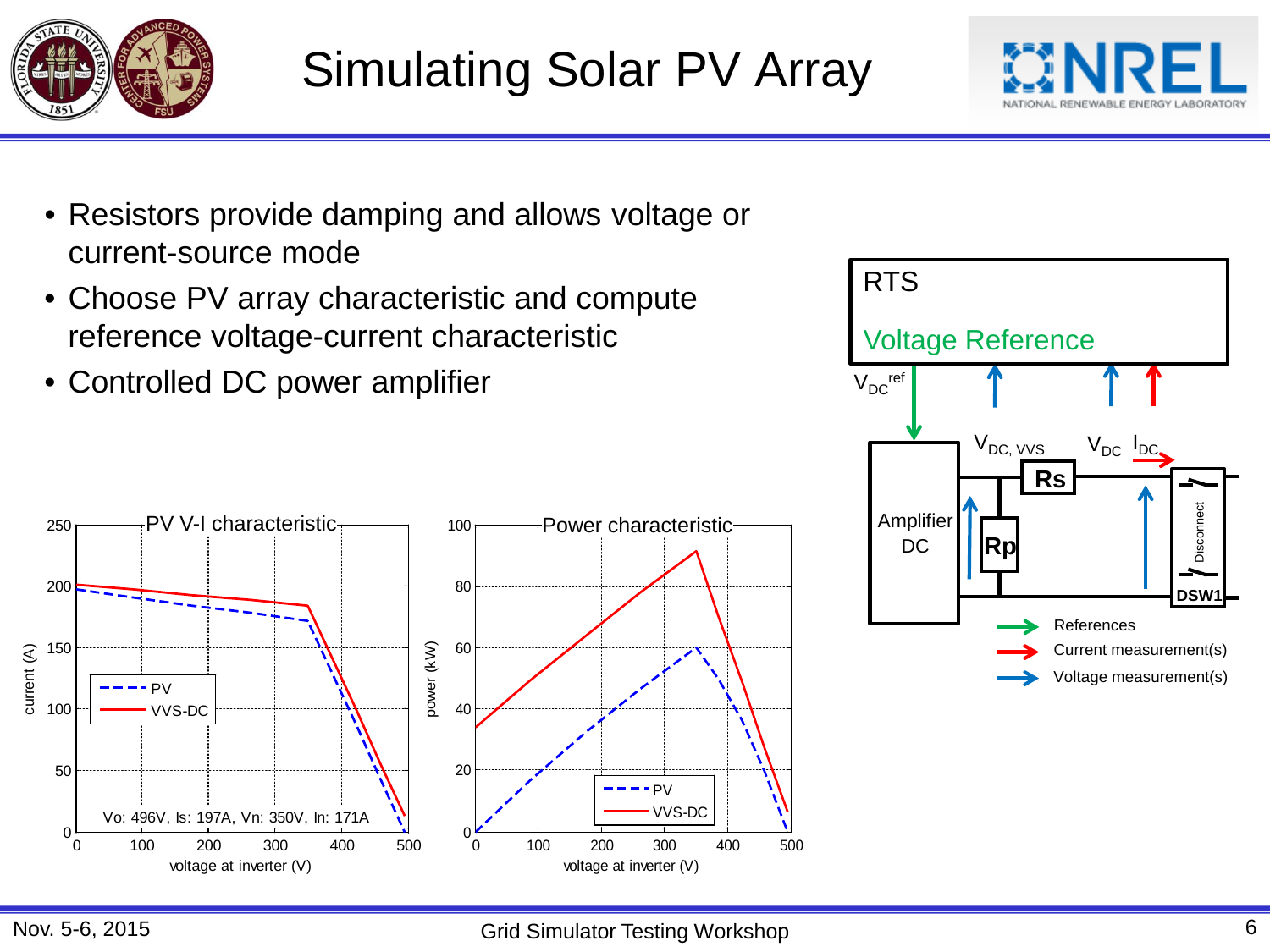



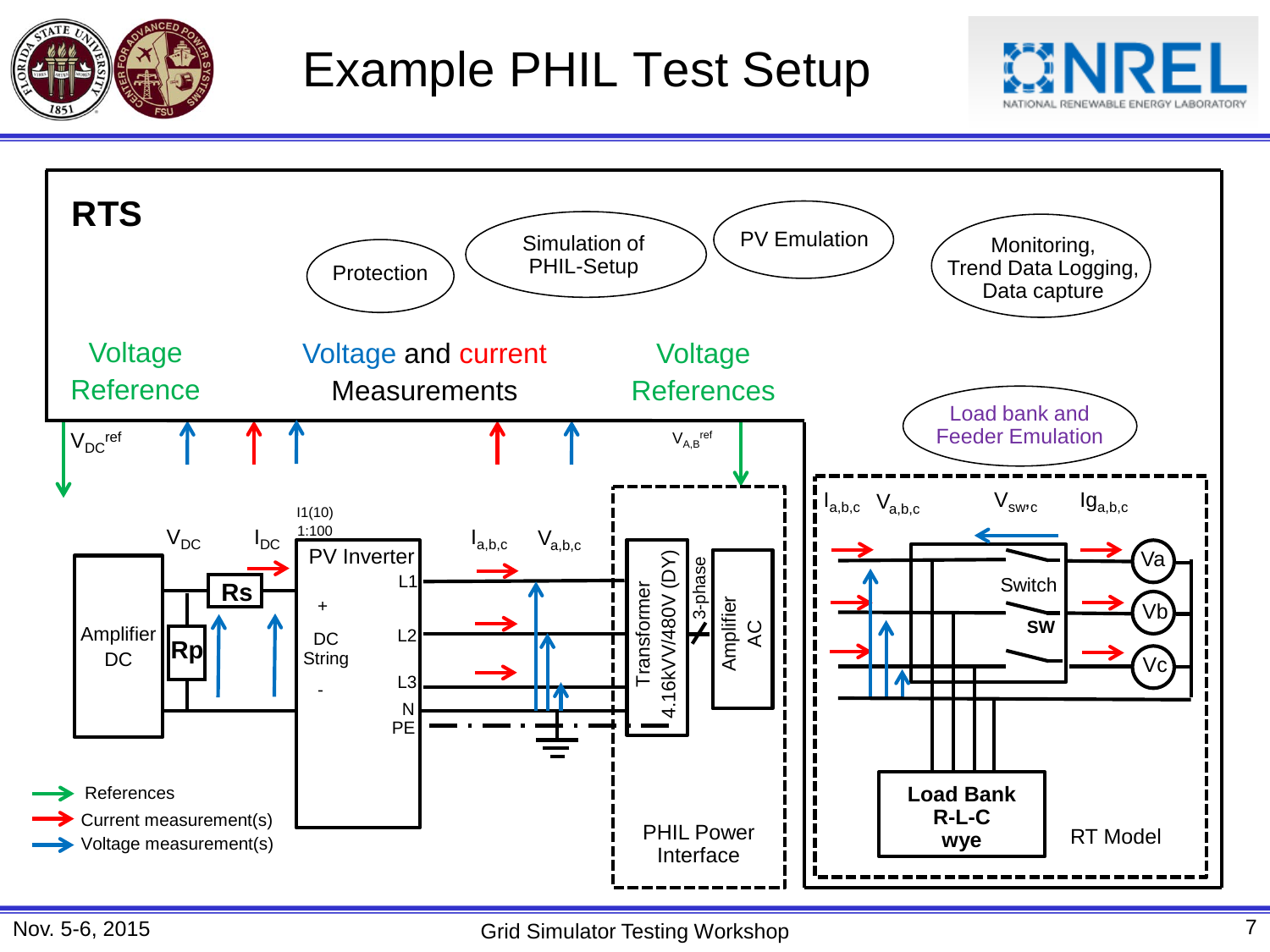



- Reference frame based approaches
	- Enhanced PLL for AC-voltage tracking
	- Positive and negative sequence tracking with decoupled double synchronous reference frame
- Instantaneous Ideal Transformer Model (ITM)
	- Simple from an implementation standpoint
	- Region of stability smaller than compared to DIM
- Instantaneous Damping Impedance Method (DIM)
	- Current and voltage fed back into RoS-model PHIL interface
	- Need to know or estimate impedance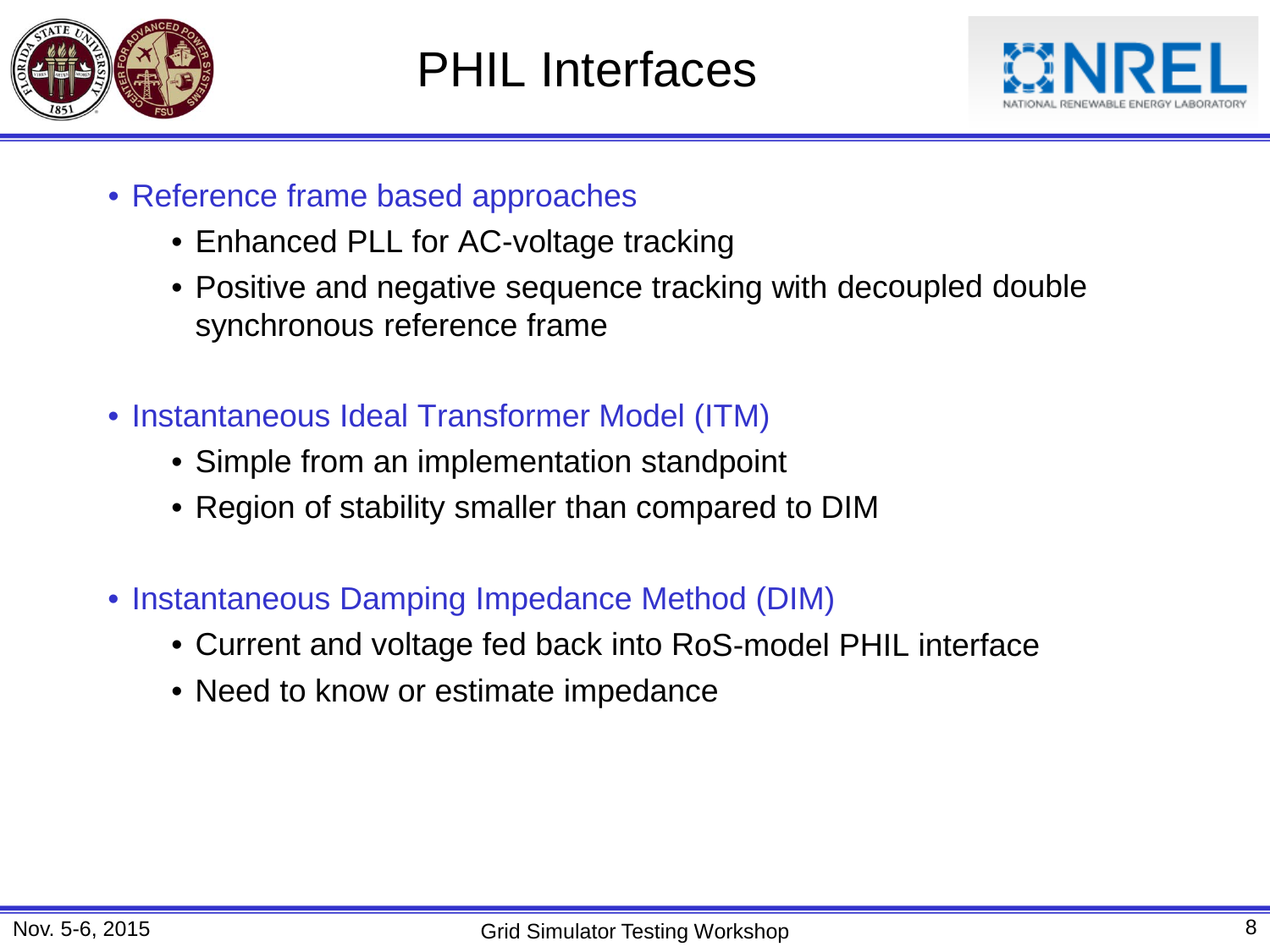



- RLC-load bank
	- Quality factor: 1, 1.5, 2, and 3
	- Mismatched reactive power
	- (Some) compared to actual load bank tests
- Induction motor
	- Inertia load and capacitor banks for power factor correction
	- Equivalent quality factor
- Inverters modeled as constant power injections
	- Reactive power controls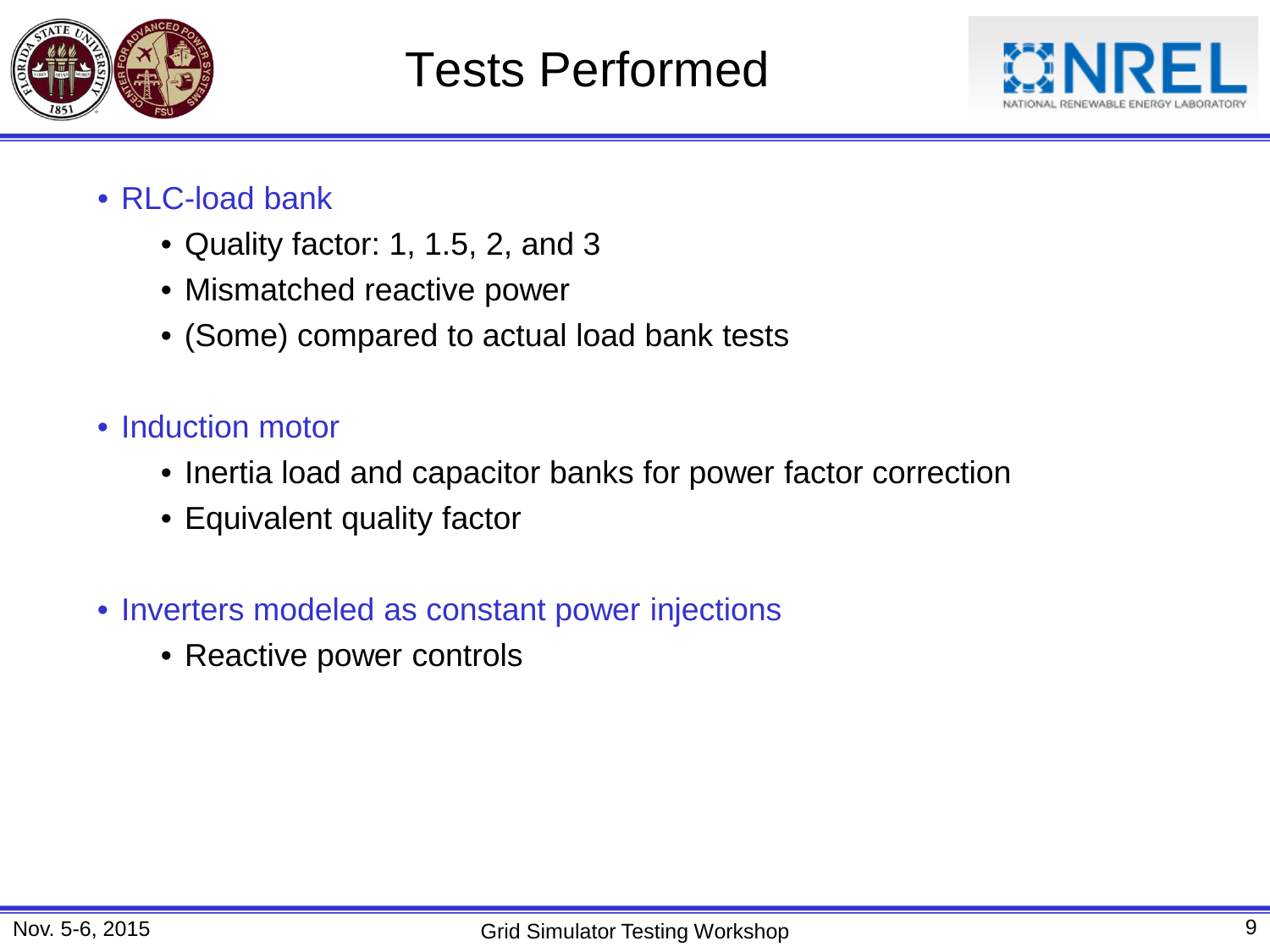

PHIL Results: Load bank conditions and stability





- PHIL not stable for all selected operating conditions.
- DIM helped extend stable region.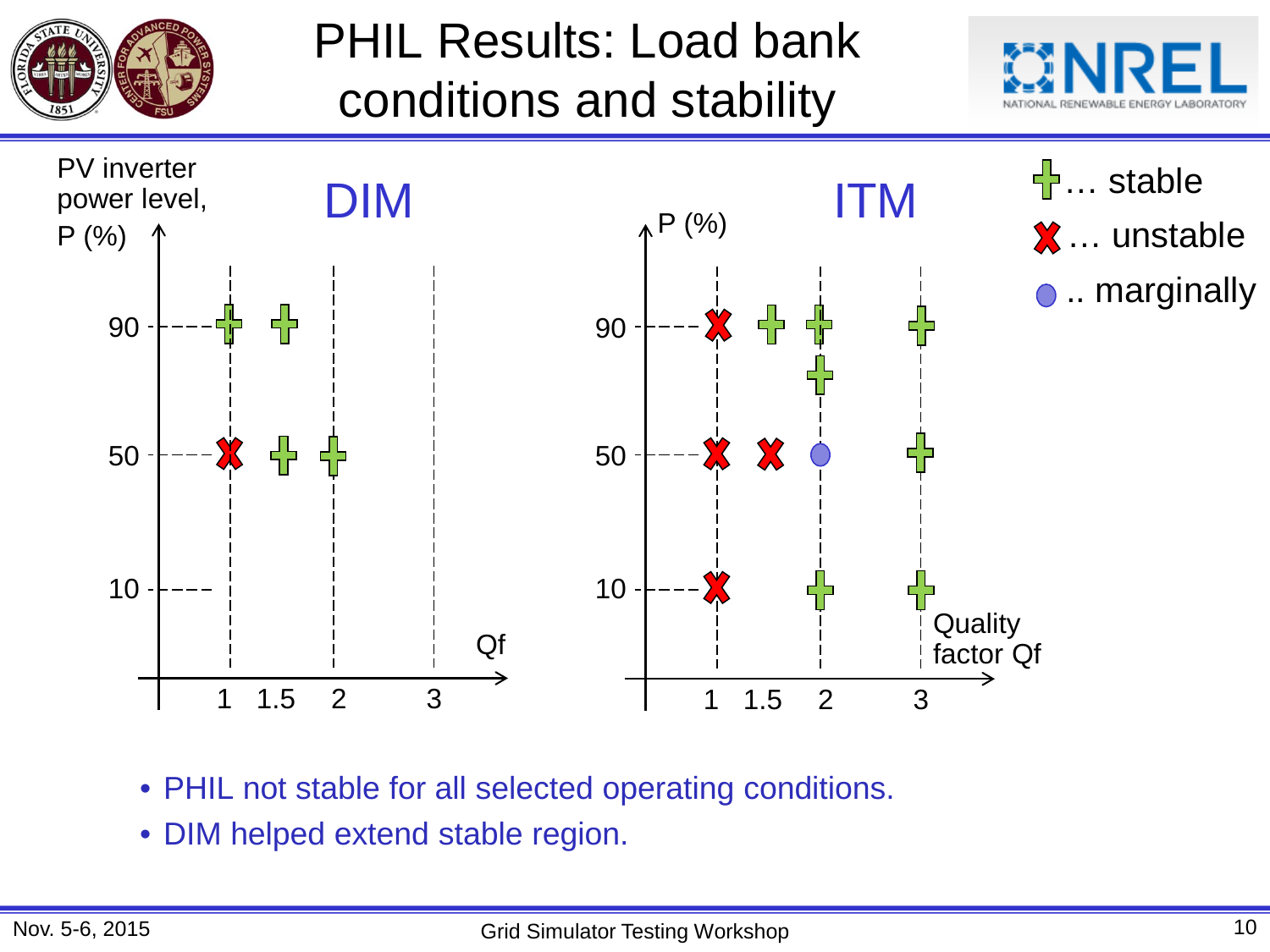

# R-L-C Detection Times vs. Quality Factors





#### Condition: PV inverter at 90% power level.

#### All detected within 2 seconds.

Note:

Ideal Transformer Model (ITM) Damping Impedance Method (DIM)

stable (s) marginally stable (ms)

Reactive power mismatch (%)

#### Nov. 5-6, 2015 **Subset Contract Contract Contract Contract Contract Contract Contract Contract Contract Contract Contract Contract Contract Contract Contract Contract Contract Contract Contract Contract Contract Contract C**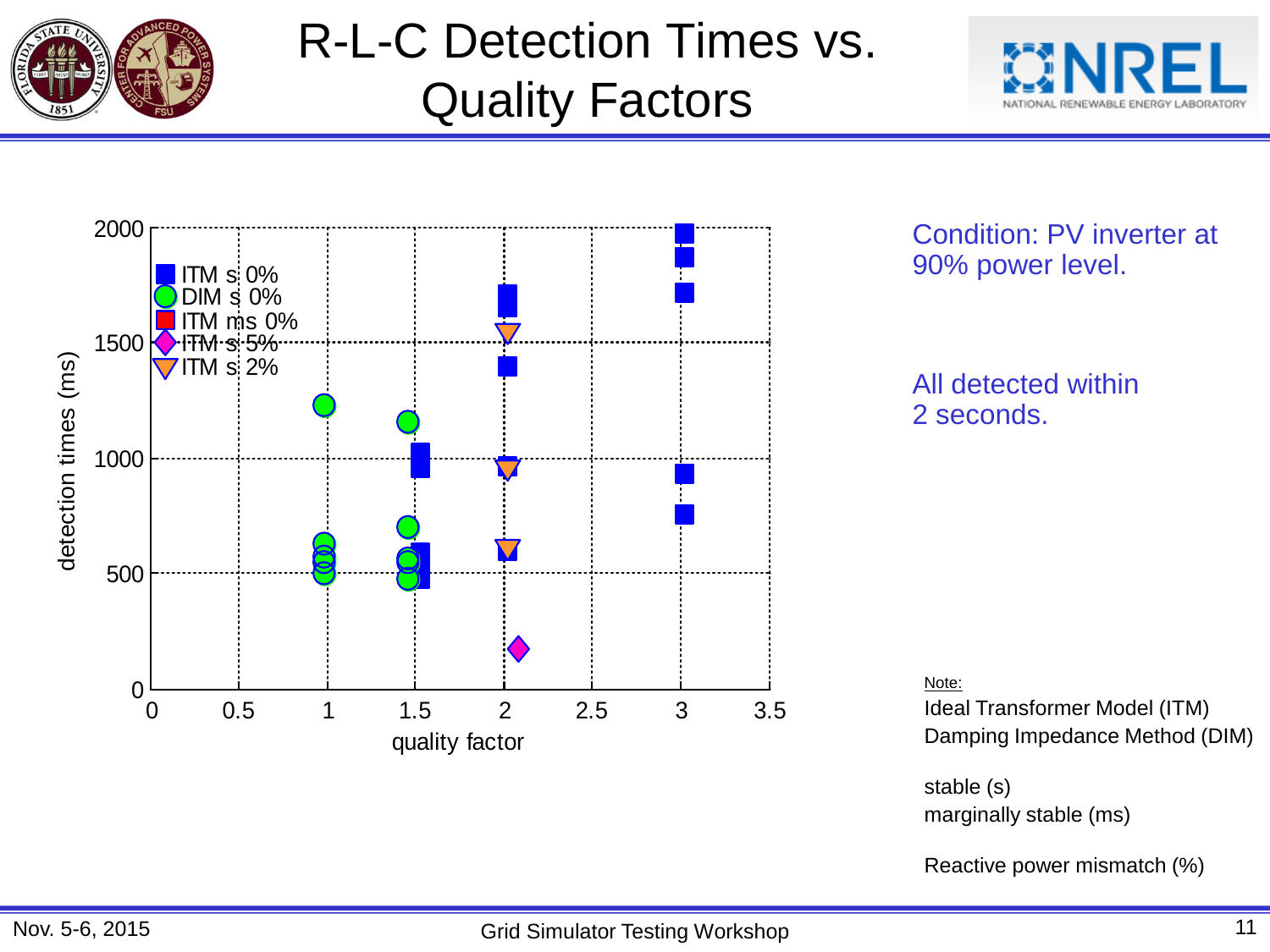

### RLC and Constant –PQ: Times vs. Power level





Nov. 5-6, 2015 **Grid Simulator Testing Workshop** 12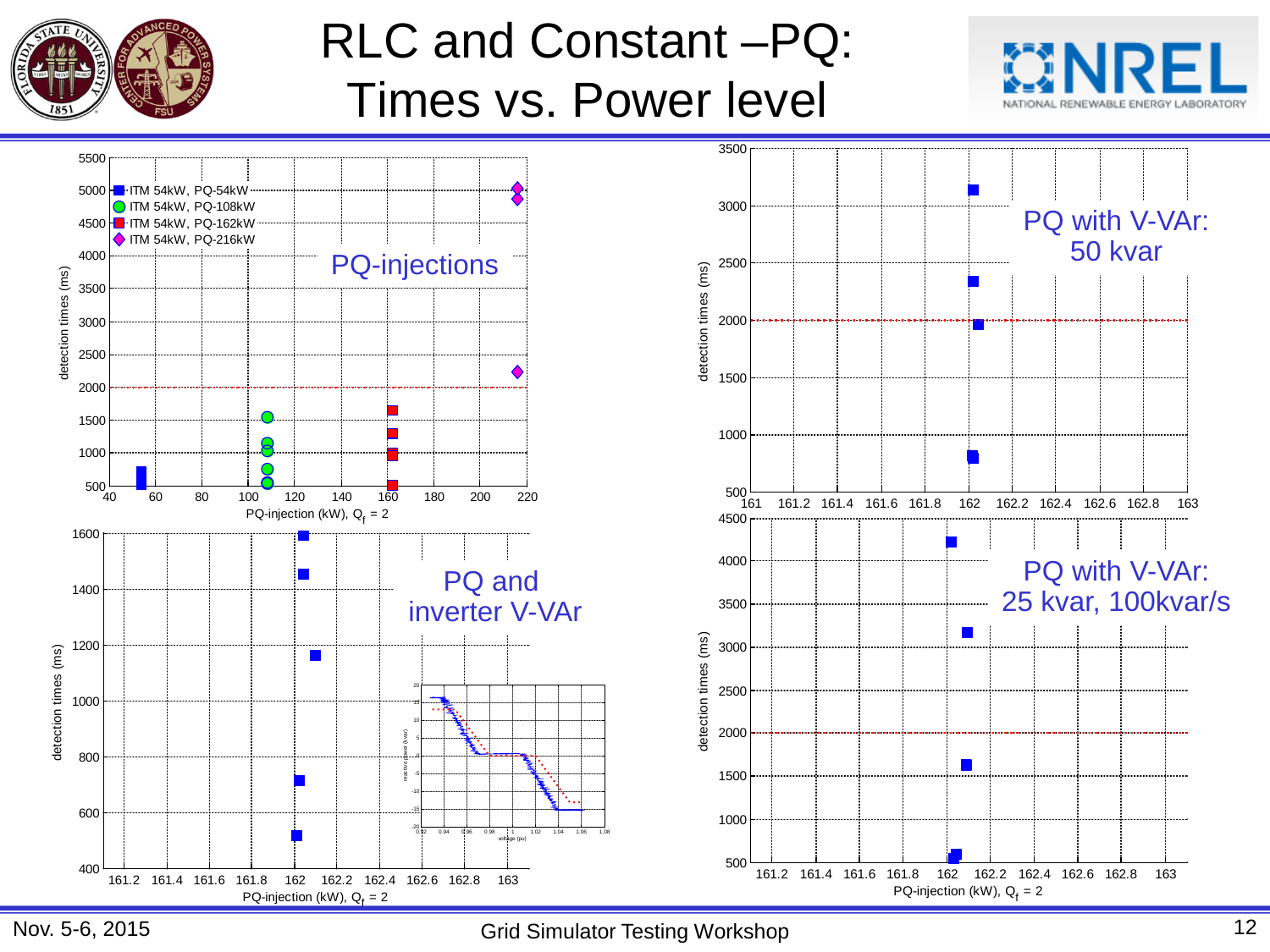

## RLC and Constant –PQ: Times vs. Power level





Note:

- Quality factor  $Q_f = 2$  for simulated RLC load bank
- effective quality factor Q<sub>f</sub>  $=$  Q<sub>f</sub> / n<sub>P</sub> with n<sub>P</sub> = (P<sub>PV</sub> + P<sub>PQ</sub>) / P<sub>PV</sub>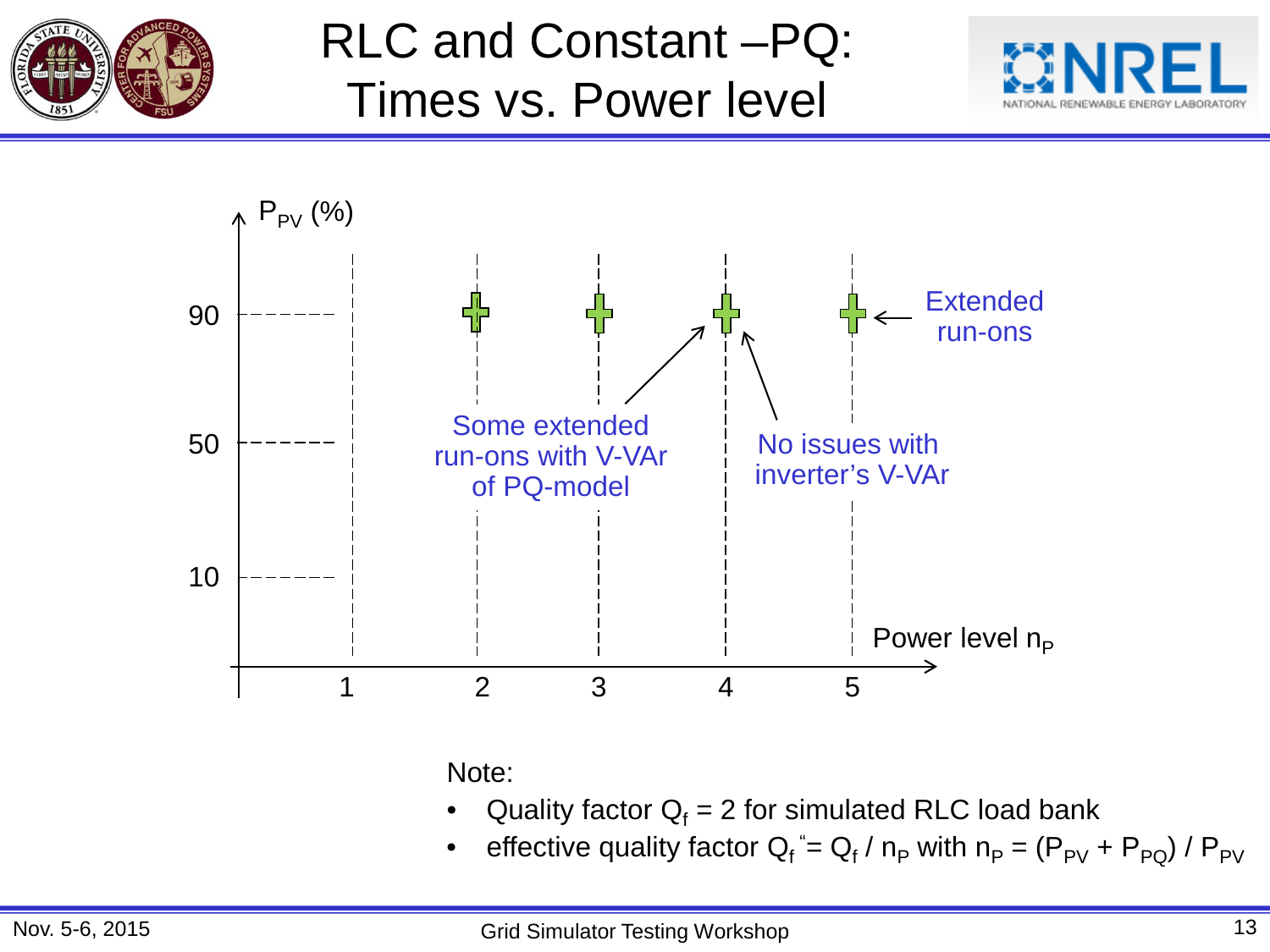

### Induction Motor Tests





#### Island not detected (5 out of 10 tests).

Note: Tests are halted after 2.2 seconds.



Higher-rated, lower load, Qf=2,

inverter with V-VAr control:

never detected.

 $V = 1.02 - 1.03$  pu to operate inverter in region with reactive power output.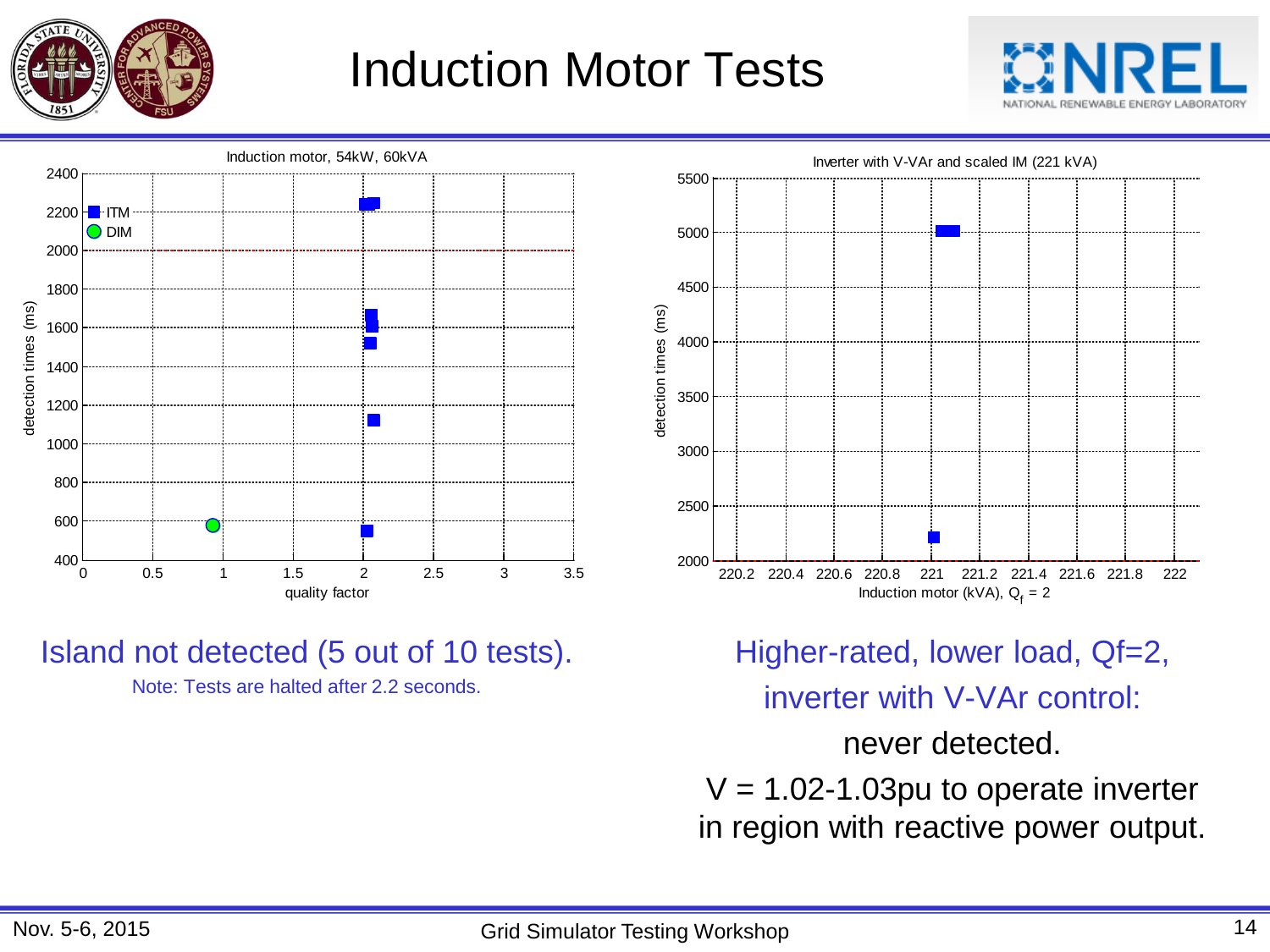

### Induction Motor Test: Run-on



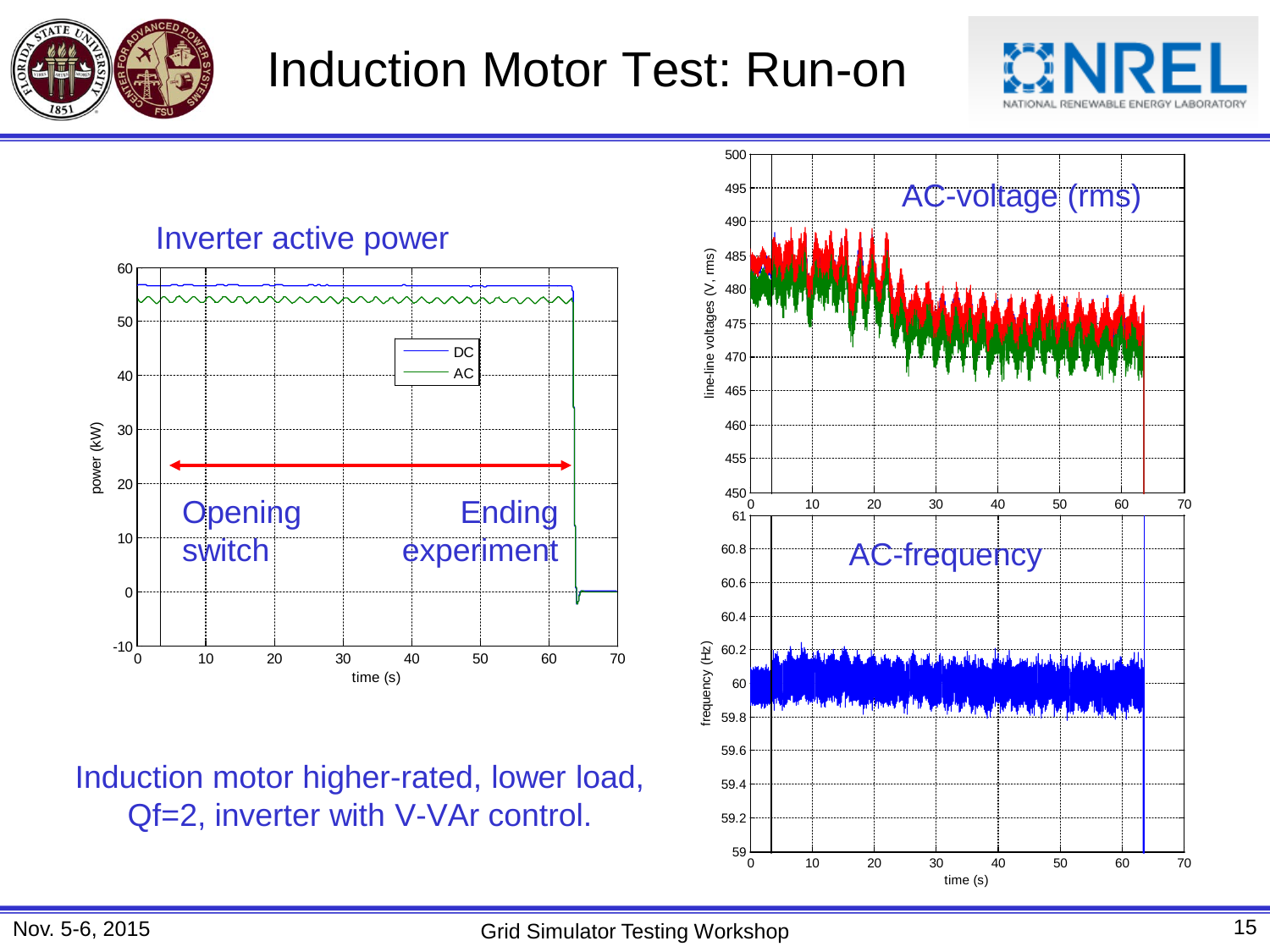

### Test Condition Summary